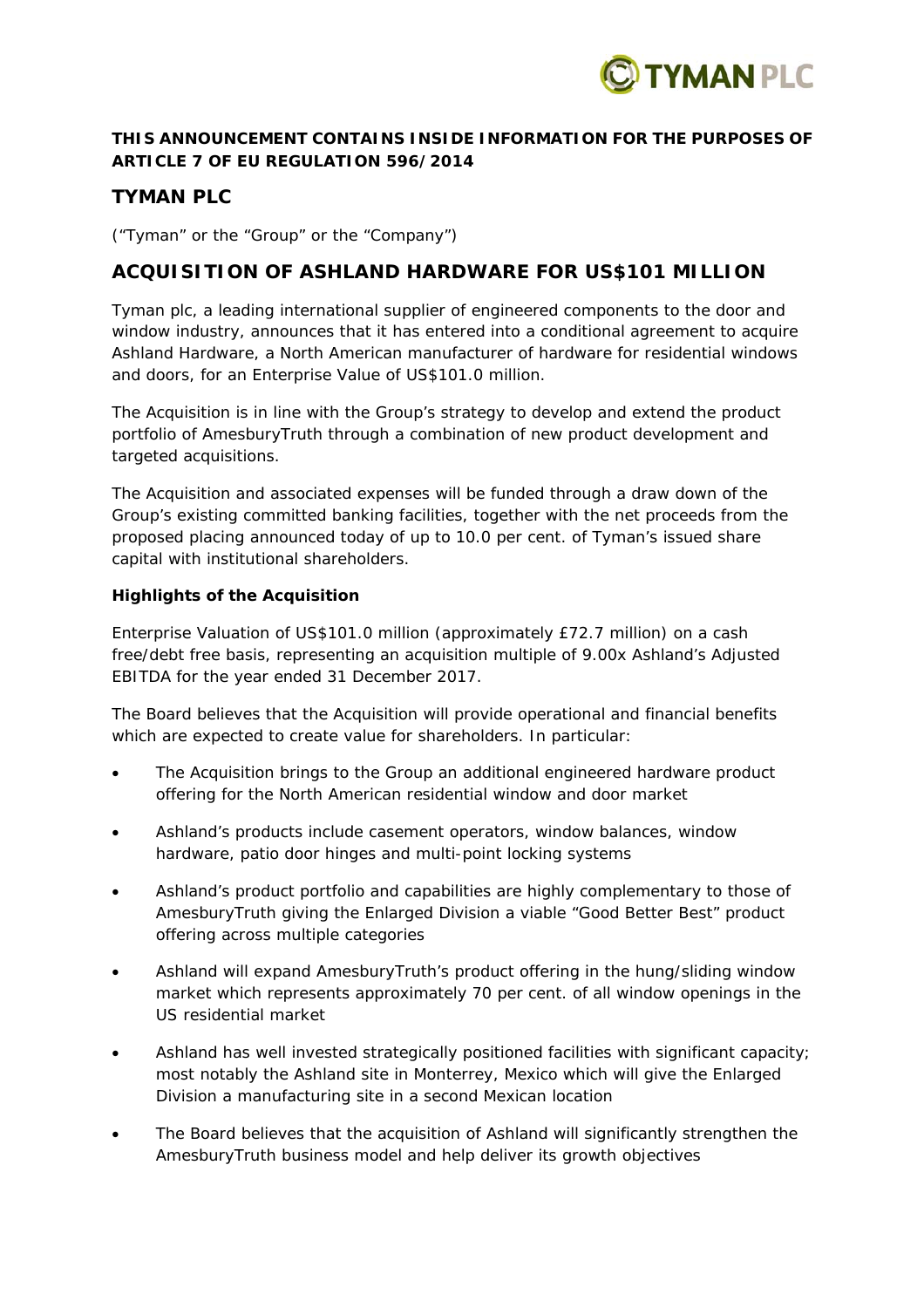

 Estimated annual pre-tax cost synergies and revenue benefits of at least US\$4.0 million are expected to be delivered from 2020. The expected one-off cash costs to implement the integration and deliver the synergies are estimated at approximately US\$3.0 million

#### **Financial effects of the Acquisition\***

For the year ended 31 December 2017, Ashland recorded unaudited revenue of approximately US\$67.2 million (2016: US\$63.6 million) and Adjusted EBITDA of US\$11.2 million (2016: US\$11.2 million).

Assuming successful completion of the Fundraising, the Acquisition is expected to be accretive to the Group's Underlying earnings per share in the 2019 financial year, the first full financial year following Completion.

Assuming delivery of the synergy plan and no material deterioration in Ashland's end markets, the Acquisition is expected to exceed the Group's 15.0 per cent. run rate ROAI target by March 2020.

Estimated annual pre-tax cost synergies and revenue benefits of at least US\$4.0 million are expected to be delivered from 2020. The expected one-off cash costs to implement the integration and deliver synergies are estimated at approximately US\$3.0 million.

Leverage at the year end was 1.83x. Leverage is projected to increase to the half year before reducing to within the Group's year end target range of 1.50x to 2.00x by the end of 2018.

On the 2017 Proforma Basis, the Enlarged Group's 2017 Revenue would have been approximately £572.5 million and Underlying Operating Profit would have been approximately £83.2 million.

*\* This financial effects statement should not be construed as a profit forecast or interpreted to mean that the future earnings per share, profits, margins, returns on capital or cashflows of the Group will necessarily be greater than the historic published figures or that Leverage will necessarily be lower than the historic published figures.* 

#### **Louis Eperjesi, Chief Executive of Tyman, commented:**

*"The acquisition of Ashland represents a strategic opportunity to expand our residential hardware offering in North America.* 

*"Ashland offers an excellent fit with our AmesburyTruth business with its established customer relationships and strong product offering. The Acquisition gives the Enlarged Division a viable "Good Better Best" product offering across multiple categories.* 

*"The Acquisition will be accretive\* to the Group's Underlying earnings per share from 2019, will strengthen AmesburyTruth's business model and help deliver our growth objectives.* 

*"On behalf of the Board I am pleased to welcome Ashland's management and employees to the Group."* 

#### **7 March 2018**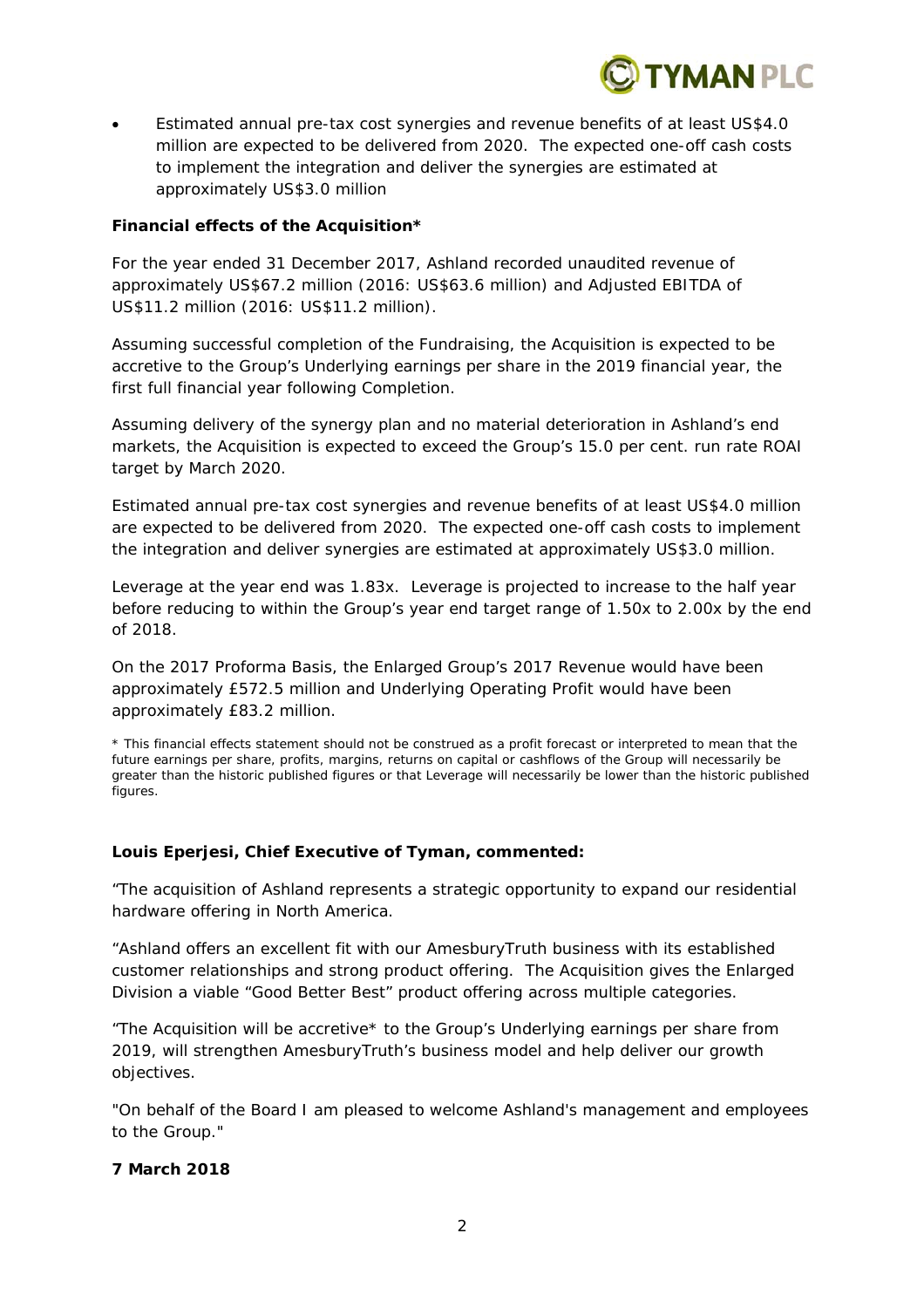

## **Analyst and investor presentation**

Tyman will host an analyst and investor presentation at 9.30 a.m. today, Wednesday 7 March 2018, at the offices of MHP.

## **Conference Call Dial In Details**

| Toll number      | 033 3300 0804 |
|------------------|---------------|
| Toll-free number | 080 0358 9473 |
| Participant PIN  | 16259749#     |

Copies of the following documents are available at the Tyman Group website (www.tymanplc.com):

- This announcement and all announcements relevant to the Fundraising
- The results announcement for the year ended 31 December 2017
- The management presentation concerning the Acquisition and the 2017 results

Enquiries:

## **Tyman plc** 020 7976 8000

Louis Eperjesi – Chief Executive Officer

James Brotherton – Chief Financial Officer

# **MHP Communications** 020 3128 8100 Reg Hoare Ivana Petkova

Nessyah Hart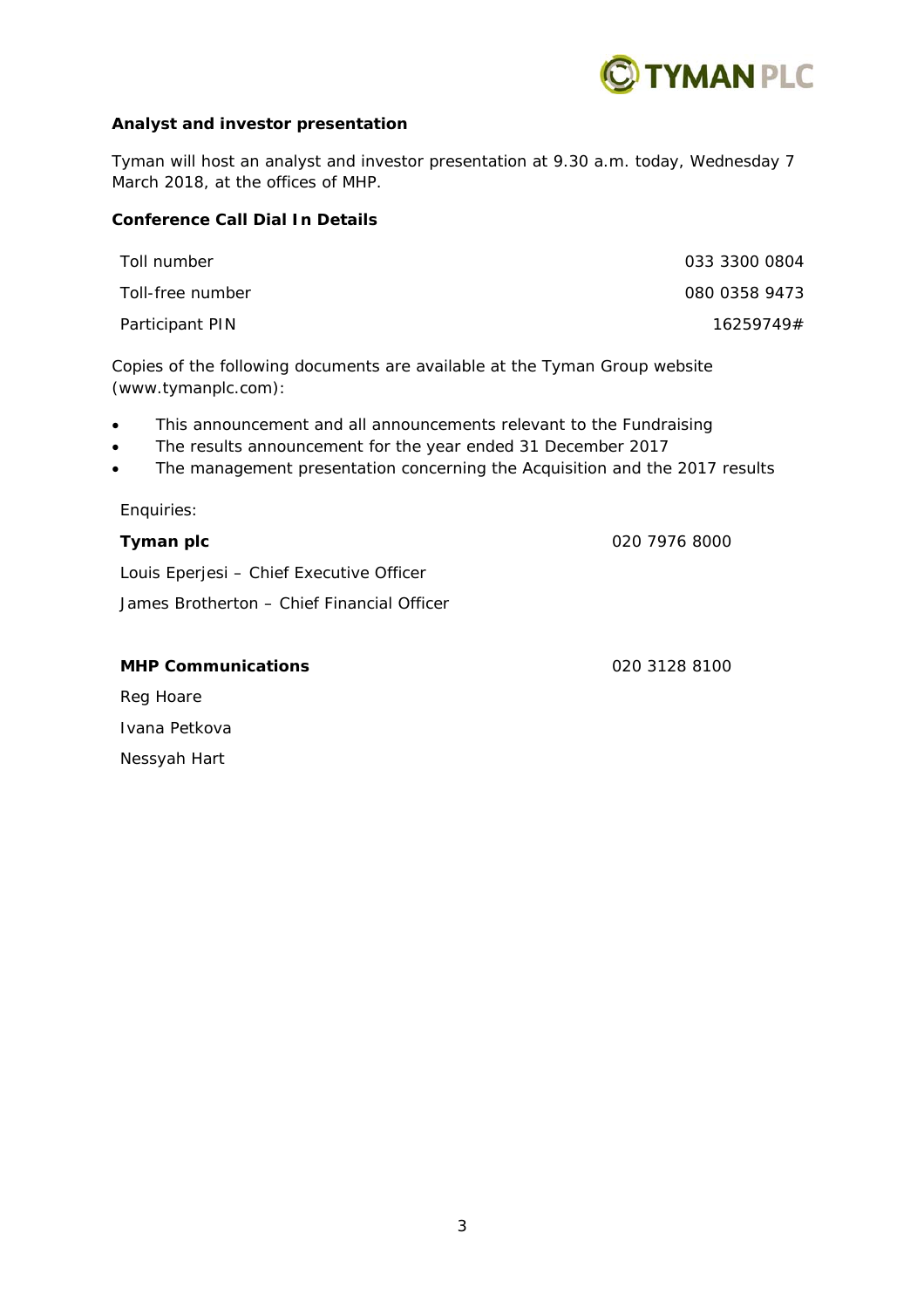

#### **Further information in relation to the Acquisition**

#### **Summary information on Ashland**

Ashland and its predecessor companies date back to 1932. A private equity house, Nova Capital, has owned the business since 2013.

#### *Facilities*

Ashland's corporate headquarters are in Dallas, Texas. The main 244,000 sq. ft. manufacturing facility is in Monterrey, Mexico with additional manufacturing in Woodbridge, Canada. Distribution is carried out from a dedicated distribution centre in Freeport, Illinois together with smaller distribution operations elsewhere in Dallas and at the Woodbridge manufacturing facility. Ashland employs approximately 475 individuals across its various locations.

Ashland's Monterrey facility is a full service manufacturing facility that will give AmesburyTruth expanded production skills, increased knowledge and flexibility as well as potential business continuity options within Mexico.

#### *End markets*

Ashland's products are principally sold to OEM manufacturers of windows and doors in the North American residential components market.

#### *Products*

Ashland currently offers over 7,000 individual residential component SKUs with products that include casement operators, window balances, window hardware, patio door hinges and multi-point locking systems.

#### *Ashland Financials\**

#### *Profit and Loss Account highlights*

| US\$ million except where stated | 2017  | 2016  | 2015  |
|----------------------------------|-------|-------|-------|
| Revenue                          | 67.2  | 63.6  | 69.8  |
| <b>Adjusted EBITDA</b>           | 11.2  | 11 2  | 7 3   |
| Adjusted EBITDA Margin           | 16.7% | 17.6% | 10.4% |

#### *Balance Sheet highlights*

As at 31 December 2017 Ashland's gross tangible assets were approximately US\$34.2 million and its net assets were approximately US\$26.1 million.

*\* Ashland financials are unaudited and extracted from Ashland's management accounts. These are prepared under US GAAP and so are not directly comparable to Tyman accounts which are prepared under IFRS.*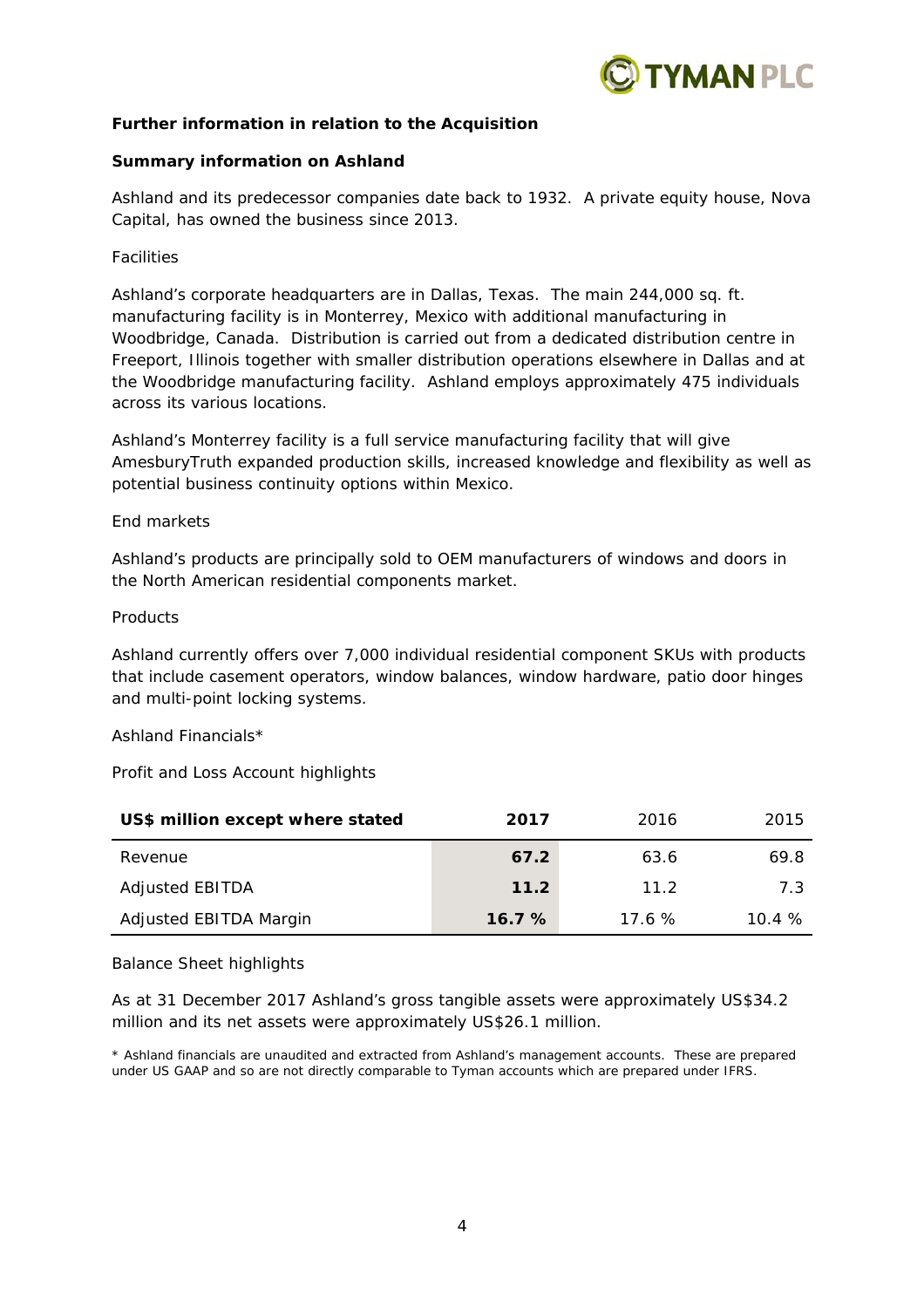

## **Integration of Ashland into AmesburyTruth and synergies**

#### *Integration*

As with all Tyman acquisitions, the Group intends that Ashland will be fully integrated into the Group. Ashland will be reported as part of the AmesburyTruth Division.

A detailed integration plan, led by senior executives of Tyman, AmesburyTruth and Ashland, will be established to deliver benefits from the combination of Ashland and AmesburyTruth.

The integration plan includes the implementation of the synergy plan, communication with customers, suppliers and employees, evaluation of the most appropriate footprint for the Enlarged Division and encouraging the use of best practice across the Enlarged Division.

#### *Synergies\**

The Board believes there are several potential areas where the Enlarged Division may be able to derive cost synergy benefits following the Integration including:

- Consolidation of surplus offices and facilities
- Elimination of duplicate administrative overheads
- Alignment of sales and marketing resources
- Co-ordination of third party sourcing, freight and logistics
- Sharing of best practice between AmesburyTruth and Ashland

The Board expects the combination of Ashland and AmesburyTruth will deliver annual pre-tax cost savings and revenue benefits of at least US\$4.0 million from 2020 onwards. The expected one-off cash costs to implement the integration and deliver the cost synergies are estimated at approximately US\$3.0 million.

Tyman will report on the status of the Integration and progress towards delivery of the synergies at each half and full year results announcement.

#### **Principal conditions and financing of the Acquisition**

The Group has conditionally agreed to purchase 100 per cent. of the issued share capital of Ashland. Completion is expected to take place before the end of March 2018.

The Enterprise Value has been agreed on a cash free/debt free basis, subject to customary adjustments to cash consideration payable, including working capital.

*\* This statement of estimated synergy benefits relates to future actions and circumstances which by their nature involve risks, uncertainties, contingencies and other factors. As a result, the synergies referred to may not be achieved, and the investment required to secure the synergy benefits may be materially different from the estimates. The synergy benefits and costs set out in this announcement are unaudited numbers based on Tyman estimates.*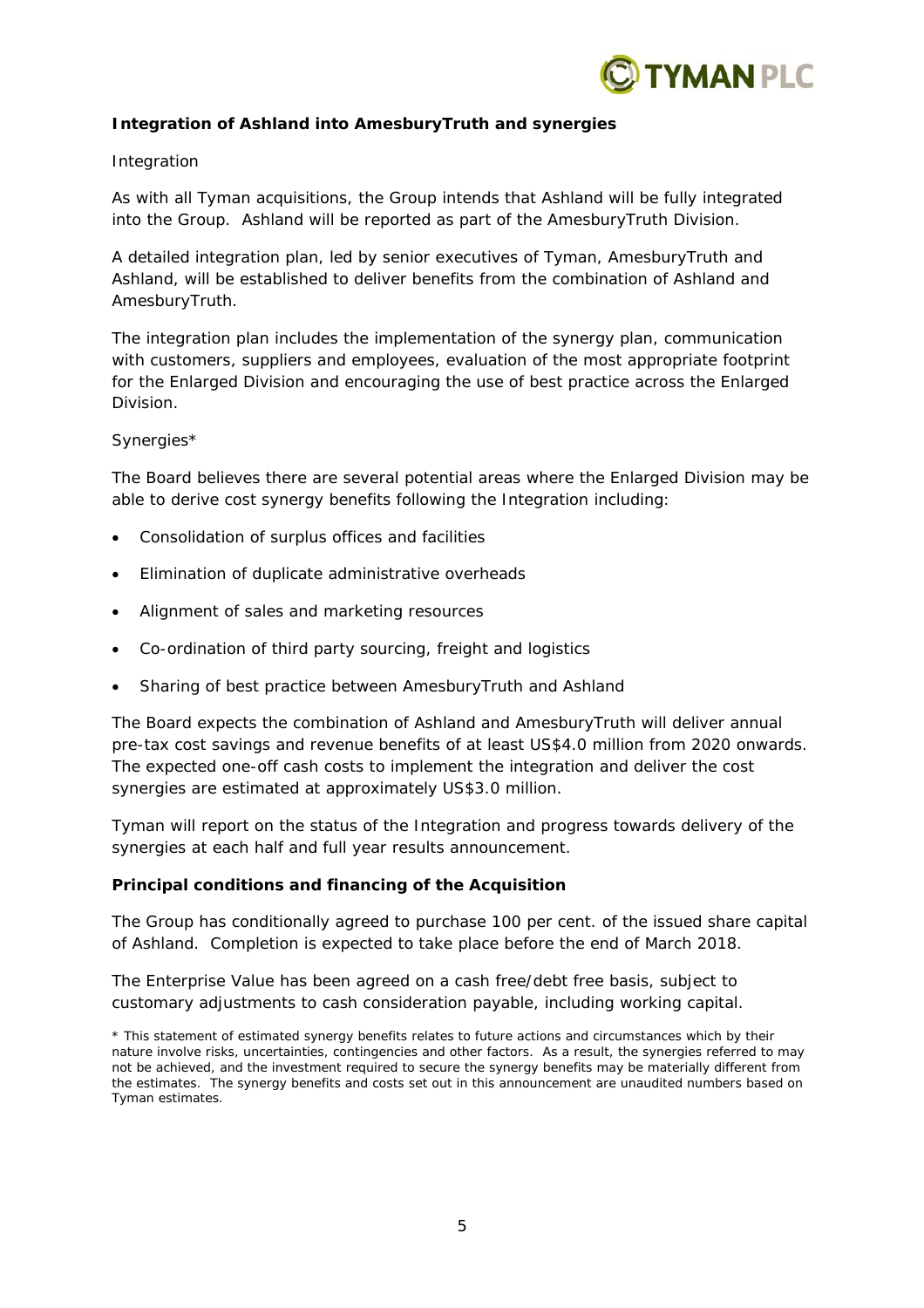

The Acquisition and associated expenses will be funded through a draw down of the Group's committed banking facilities, together with the net proceeds of the Fundraising.

The Fundraising will be used to part finance the Acquisition and provide structural facility headroom going forward.

There are customary conditions to Completion including no material adverse change, release of encumbrances, satisfaction of buyer and seller obligations and receipt of the net proceeds of the placing. Each of the conditions to Completion may be waived where permitted by applicable law.

Fees and expenses incurred by Tyman plc in connection with the Acquisition and the Fundraising are estimated at approximately US\$3.0 million (£2.2 million).

Should the Acquisition not complete, in certain limited and defined circumstances, Tyman has agreed to pay to the Vendors a fee of US\$2.0 million.

**7 March 2018**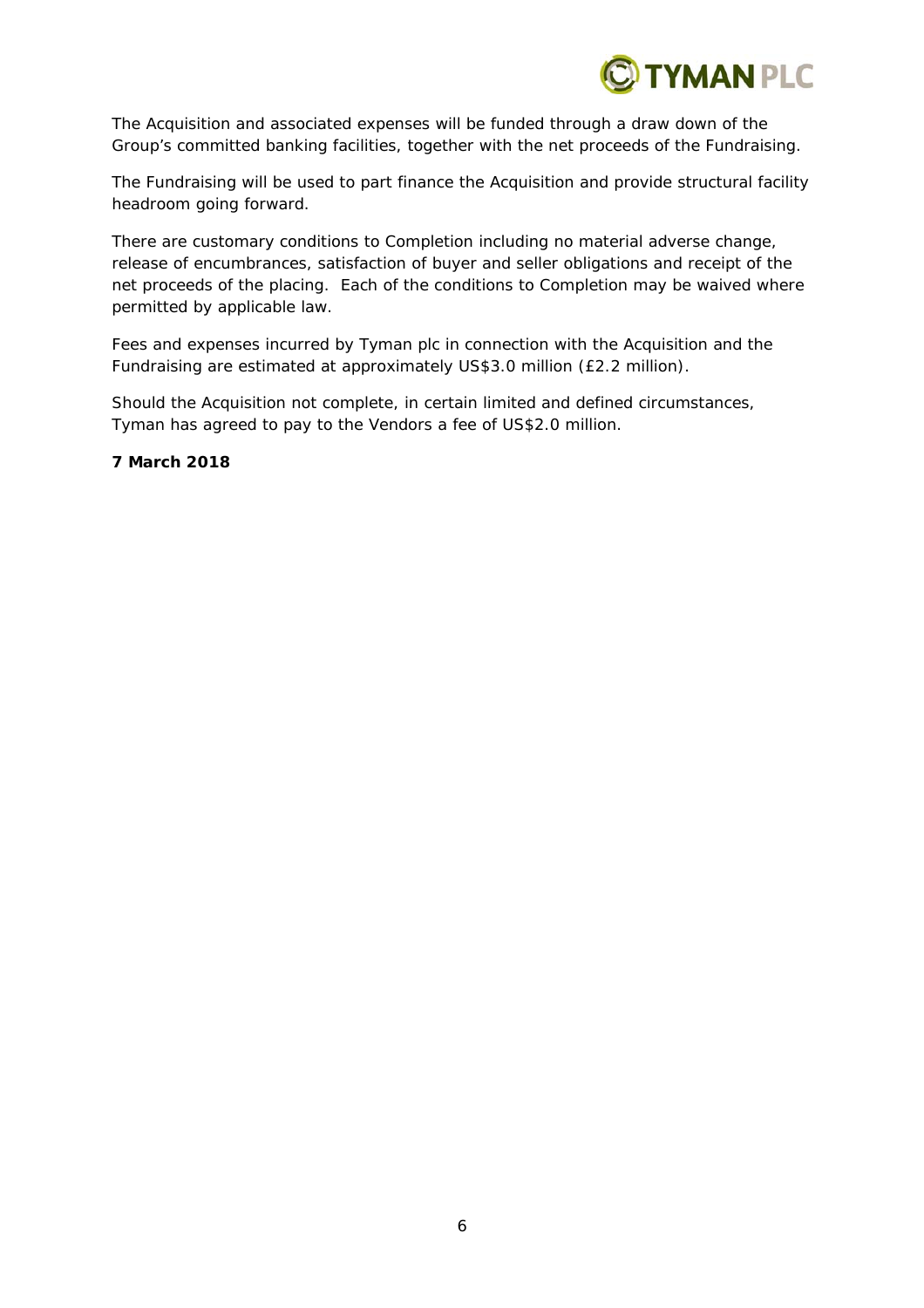

## **Definitions**

The following definitions apply throughout this announcement, unless the context otherwise requires

| <b>Acquisition</b>                                   | the acquisition of Ashland by Tyman on the terms and<br>conditions set out in the Acquisition Agreement                                                                                                                                 |
|------------------------------------------------------|-----------------------------------------------------------------------------------------------------------------------------------------------------------------------------------------------------------------------------------------|
| <b>Acquisition</b><br>Agreement                      | the conditional agreement dated 6 March 2018 between Tyman<br>plc and the Vendors concerning the acquisition of Ashland                                                                                                                 |
| <b>Adjusted EBITDA or</b><br><b>Operating Profit</b> | Ashland's unaudited EBITDA or Operating Profit as applicable<br>extracted from management accounts and adjusted for income<br>and expense items that are not expected to recur under Tyman<br>ownership                                 |
| AmesburyTruth                                        | The Group's North American Division                                                                                                                                                                                                     |
| <b>Ashland or Ashland</b><br>Hardware                | the trading name of Nova Wildcat Ashland Holdings, Inc, a<br>Delaware Corporation                                                                                                                                                       |
| <b>Board</b>                                         | the Executive and Non-executive Directors of Tyman plc                                                                                                                                                                                  |
| Completion                                           | The completion of the Acquisition of Ashland expected to take<br>place by the end of March 2018                                                                                                                                         |
| <b>Enlarged Division or</b><br>Group                 | AmesburyTruth or Tyman as appropriate as enlarged by<br>Ashland following completion of the Acquisition                                                                                                                                 |
| <b>Fundraising</b>                                   | The proposed placing of up to 10.0 per cent. of the Group's<br>issued share capital with institutional shareholders                                                                                                                     |
| Group                                                | Tyman plc and its subsidiaries as at 7 March 2018                                                                                                                                                                                       |
| <b>Integration</b>                                   | the integration of Ashland into the Tyman Group                                                                                                                                                                                         |
| Leverage                                             | the Group's covenant measurement of Leverage as defined in<br>the Tyman preliminary results announcement for the year<br>ended 31 December 2017                                                                                         |
| 2017 Proforma Basis                                  | the aggregation of the Group with Ashland for Revenue and<br>Underlying Operating Profit assuming that Ashland had been<br>owned for the entire 2017 year                                                                               |
|                                                      | The aggregation is not a consolidation and does not include any<br>amendments or adjustments for acquisition costs, integration<br>costs, synergies, differences in bases of preparation of<br>accounts or other impacts of combination |
|                                                      | All figures translated at 2017 average exchange rates                                                                                                                                                                                   |
| <b>ROAI</b>                                          | Annualised Underlying Operating Profit attributable to the<br>acquired business divided by the Acquisition Enterprise Value                                                                                                             |